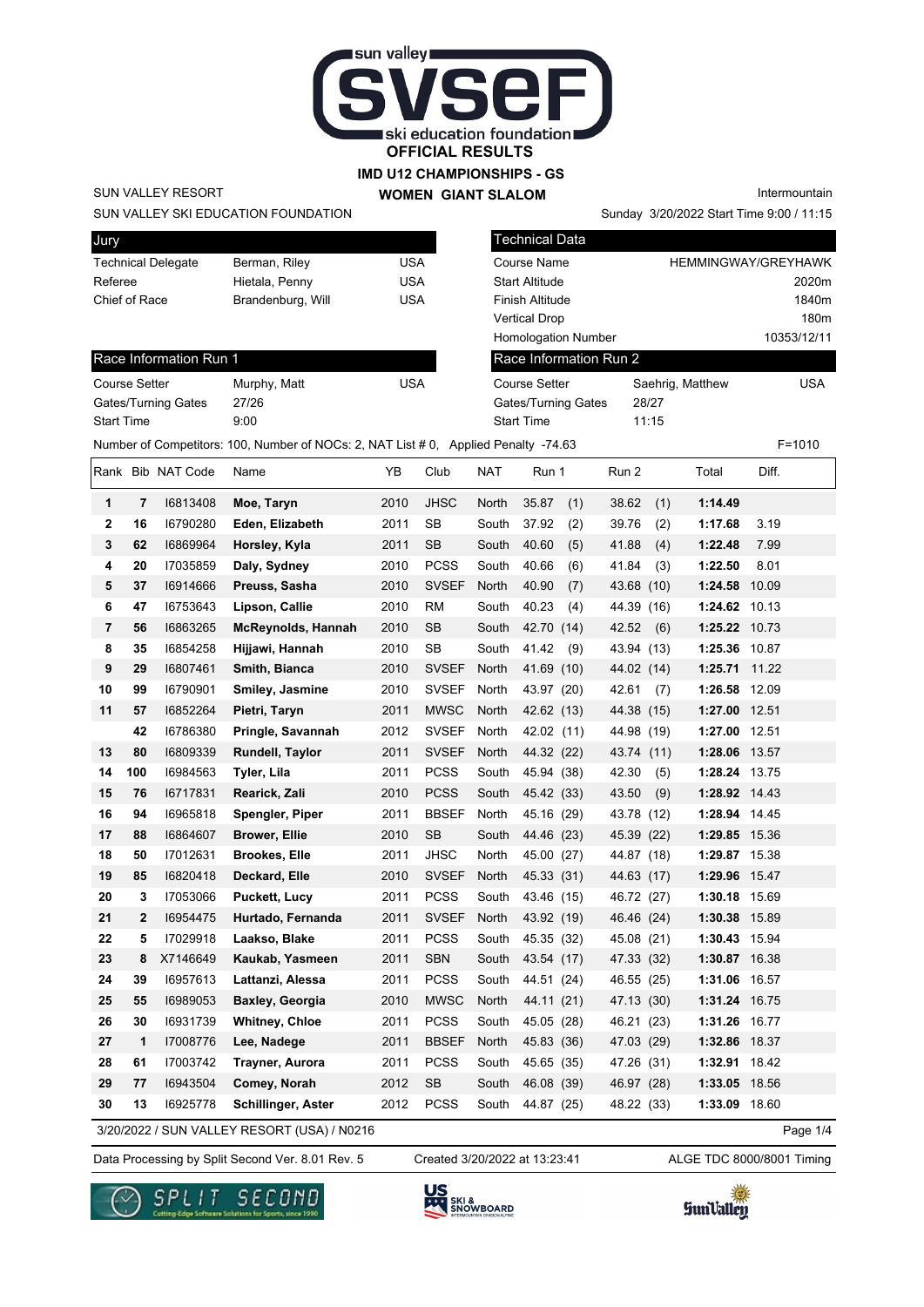SUN VALLEY SKI EDUCATION FOUNDATION SUN VALLEY RESORT

# **IMD U12 CHAMPIONSHIPS - GS WOMEN GIANT SLALOM OFFICIAL RESULTS**

Intermountain

Sunday 3/20/2022 Start Time 9:00 / 11:15

|    |    | Rank Bib NAT Code | Name                          | YΒ   | Club         | NAT   | Run 1      | Run 2      | Total         | Diff. |
|----|----|-------------------|-------------------------------|------|--------------|-------|------------|------------|---------------|-------|
| 31 | 67 | 16915518          | Kendall, Michaela             | 2011 | <b>MWSC</b>  | North | 46.74 (42) | 46.57 (26) | 1:33.31 18.82 |       |
| 32 | 15 | 16887985          | Fleming, Carolyn              | 2010 | <b>SVSEF</b> | North | 45.62 (34) | 48.38 (34) | 1:34.00 19.51 |       |
| 33 | 98 | 17048442          | <b>Taptich, Finley</b>        | 2010 | <b>RM</b>    | South | 49.04 (55) | 45.03 (20) | 1:34.07 19.58 |       |
| 34 | 9  | 16982420          | Ervin, Sydney                 | 2012 | <b>PCSS</b>  | South | 44.96 (26) | 49.62 (41) | 1:34.58 20.09 |       |
| 35 | 11 | 16604474          | Duke, Colette                 | 2010 | <b>SVSEF</b> | North | 45.29 (30) | 49.75 (42) | 1:35.04 20.55 |       |
| 36 | 49 | 16980712          | Hanlon, Gabrielle             | 2011 | <b>RM</b>    | South | 45.88 (37) | 49.51 (37) | 1:35.39 20.90 |       |
| 37 | 38 | 16851487          | Gilbert, Kathryn              | 2011 | <b>MWSC</b>  | North | 47.61 (45) | 49.60 (39) | 1:37.21 22.72 |       |
| 38 | 43 | 16903922          | <b>Baudendistel, Heidi</b>    | 2011 | SB           | South | 47.67 (46) | 49.61 (40) | 1:37.28 22.79 |       |
| 39 | 26 | 17044230          | <b>Twiggs, Carlyle</b>        | 2013 | <b>JHSC</b>  | North | 47.47 (44) | 49.93 (45) | 1:37.40 22.91 |       |
| 40 | 58 | 16645133          | McMahan, Galena               | 2010 | <b>SVSEF</b> | North | 48.64 (51) | 48.82 (35) | 1:37.46 22.97 |       |
| 41 | 34 | 16953723          | Smith, Pearl                  | 2011 | <b>BBSEF</b> | North | 48.17 (48) | 49.78 (43) | 1:37.95 23.46 |       |
| 42 | 93 | 16882762          | Lantier, Augusteen            | 2010 | <b>JHSC</b>  | North | 49.31 (56) | 49.13 (36) | 1:38.44 23.95 |       |
| 43 | 68 | 17038509          | Gorski, Charlotte             | 2012 | <b>JHSC</b>  | North | 47.95 (47) | 50.80 (51) | 1:38.75 24.26 |       |
| 44 | 84 | 17069793          | Gleason, Maya                 | 2012 | <b>MWSC</b>  | North | 49.35 (57) | 49.52 (38) | 1:38.87 24.38 |       |
| 45 | 40 | 16762440          | Larsh, Anjolie                | 2010 | <b>SB</b>    | South | 48.44 (49) | 50.53 (50) | 1:38.97 24.48 |       |
| 46 | 12 | 16831928          | Rothwell, Wylie               | 2010 | <b>PCSS</b>  | South | 46.51 (40) | 52.71 (63) | 1:39.22 24.73 |       |
| 47 | 81 | 16882774          | Lantier, Ida                  | 2010 | <b>JHSC</b>  | North | 48.87 (53) | 50.48 (49) | 1:39.35 24.86 |       |
| 48 | 70 | 17075115          | Lambert, Harper               | 2010 | <b>CVST</b>  | South | 48.62 (50) | 51.28 (54) | 1:39.90 25.41 |       |
| 49 | 21 | 16853774          | Rankin, Zoe                   | 2011 | <b>RM</b>    | South | 47.41 (43) | 52.63 (62) | 1:40.04 25.55 |       |
| 50 | 51 | 16810985          | Vars, Natalia                 | 2011 | SB           | South | 48.82 (52) | 51.49 (57) | 1:40.31 25.82 |       |
| 51 | 82 | 17047422          | Jenson, Harper                | 2011 | <b>RM</b>    | South | 50.71 (67) | 49.86 (44) | 1:40.57 26.08 |       |
| 52 | 28 | 16997039          | Morgan, Margaux Mei M         | 2011 | RM           | South | 48.94 (54) | 52.27 (61) | 1:41.21 26.72 |       |
| 53 | 83 | 16864100          | Widmer, Evangeline            | 2012 | <b>SB</b>    | South | 50.05 (61) | 51.41 (55) | 1:41.46 26.97 |       |
| 54 | 74 | 17038104          | Krugh, Eliza                  | 2010 | <b>JHSC</b>  | North | 50.37 (64) | 51.20 (53) | 1:41.57 27.08 |       |
| 55 | 90 | 16866092          | Thomas, Lily                  | 2012 | <b>PCSS</b>  | South | 50.24 (63) | 51.91 (59) | 1:42.15 27.66 |       |
| 56 | 23 | 16959154          | Fraser, Jennings              | 2012 | <b>SVSEF</b> | North | 50.06 (62) | 52.13 (60) | 1:42.19 27.70 |       |
| 57 | 25 | 16728075          | Reid, Camille                 | 2011 | <b>SVSEF</b> | North | 49.61 (58) | 52.76 (64) | 1:42.37 27.88 |       |
| 58 | 64 | 16948078          | Greener, Camryn               | 2012 | SB           | South | 50.92 (69) | 51.71 (58) | 1:42.63 28.14 |       |
| 59 | 4  | 17150364          | Japel, Alet                   | 2012 | <b>JHSC</b>  | North | 49.70 (59) | 53.52 (68) | 1:43.22 28.73 |       |
| 60 | 14 | 16786068          | <b>Buoncristiani, Aviella</b> | 2011 | <b>SVSEF</b> | North | 50.43 (65) | 53.13 (66) | 1:43.56 29.07 |       |
| 61 | 22 | 17147107          | Wucetich, Elle                | 2011 | <b>RM</b>    | South | 49.90 (60) | 53.74 (71) | 1:43.64 29.15 |       |
| 62 | 41 | 17150778          | Hurley, Harper                | 2013 | TMSET        | North | 51.13 (72) | 53.04 (65) | 1:44.17 29.68 |       |
| 63 | 63 | 17078729          | Nicol, Lilly                  | 2010 | <b>PCSS</b>  | South | 51.08(71)  | 53.56 (69) | 1:44.64 30.15 |       |
|    | 27 | 16869420          | Gilmour, Ava                  | 2012 | <b>SVSEF</b> | North | 50.93 (70) | 53.71 (70) | 1:44.64 30.15 |       |
| 65 | 48 | 17087306          | Luem, Gaia                    | 2011 | <b>SVSEF</b> | North | 50.76 (68) | 54.03 (73) | 1:44.79 30.30 |       |
| 66 | 97 | 16816630          | Parker, Barbara               | 2010 | <b>PCSS</b>  | South | 54.68 (82) | 50.38 (47) | 1:45.06 30.57 |       |
| 67 | 78 | 16895100          | Richter, Quinn                | 2010 | <b>PCSS</b>  | South | 51.91 (75) | 53.22 (67) | 1:45.13 30.64 |       |
| 68 | 10 | 17026593          | Easley, Emersyn               | 2011 | SBN          | South | 50.51 (66) | 54.72 (78) | 1:45.23 30.74 |       |
| 69 | 72 | 16863565          | Black, Irie                   | 2011 | <b>SVSEF</b> | North | 51.73 (74) | 53.90 (72) | 1:45.63 31.14 |       |
| 70 | 54 | 17061163          | <b>Walters, Hailey</b>        | 2012 | <b>MWSC</b>  | North | 51.70 (73) | 54.35 (75) | 1:46.05 31.56 |       |
| 71 | 32 | 16983639          | <b>Bloomfield, Brady</b>      | 2012 | <b>SVSEF</b> | North | 53.36 (79) | 54.15 (74) | 1:47.51 33.02 |       |
| 72 | 60 | 16865460          | Goldstone, Sara               | 2010 | <b>PCSS</b>  | South | 52.22 (76) | 55.37 (80) | 1:47.59 33.10 |       |
| 73 | 73 | 16708785          | Duffy, Anna                   | 2011 | <b>BR</b>    | South | 53.91 (81) | 54.88 (79) | 1:48.79 34.30 |       |
| 74 | 31 | 17060824          | Lynch, Francesca              | 2012 | <b>JHSC</b>  | North | 53.41 (80) | 55.76 (83) | 1:49.17 34.68 |       |
| 75 | 36 | 16960406          | Galen, Dylan                  | 2010 | <b>RM</b>    | South | 52.39 (77) | 57.67 (88) | 1:50.06 35.57 |       |

3/20/2022 / SUN VALLEY RESORT (USA) / N0216

Data Processing by Split Second Ver. 8.01 Rev. 5 Created 3/20/2022 at 13:23:41 ALGE TDC 8000/8001 Timing

Created 3/20/2022 at 13:23:41

Page 2/4





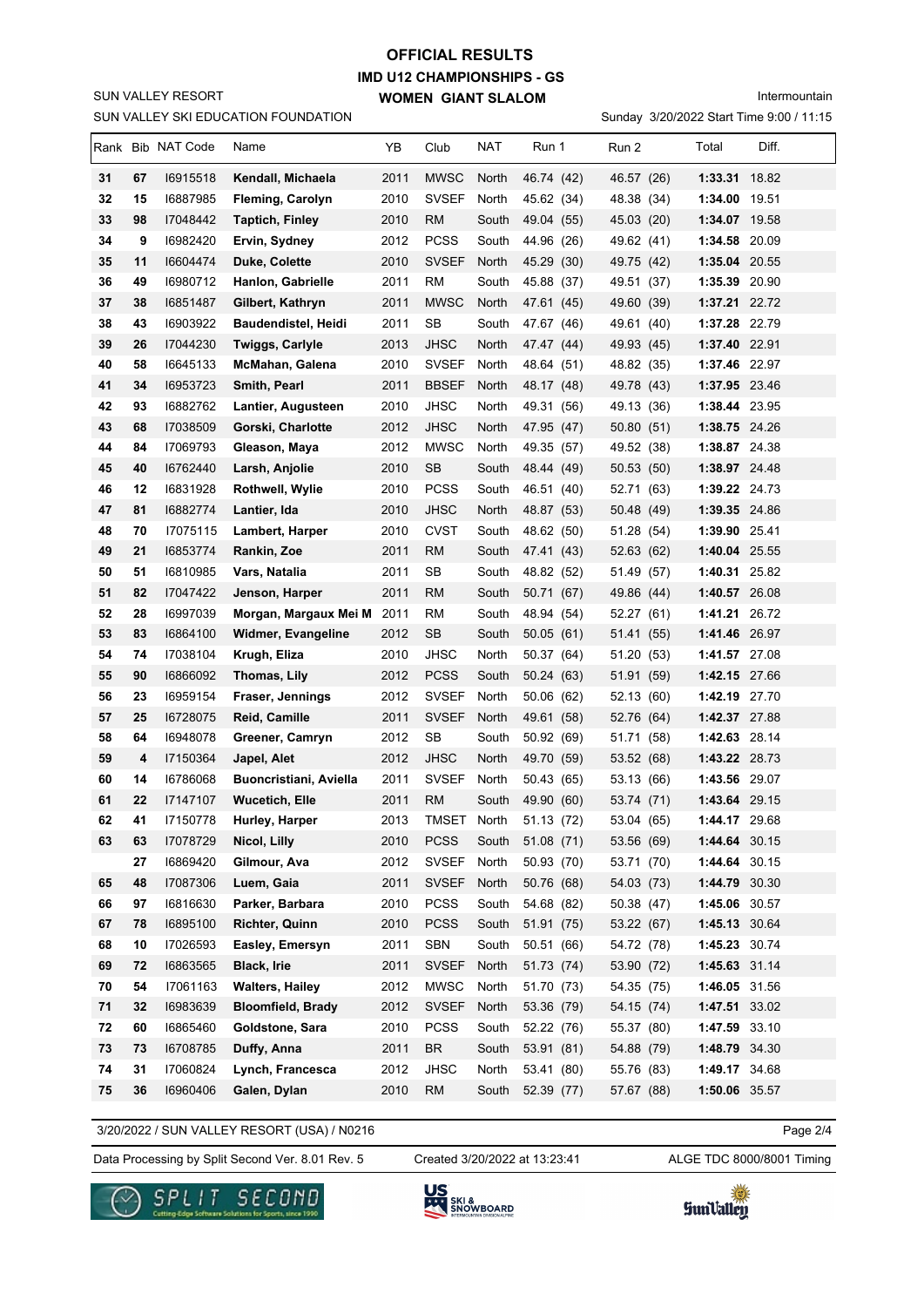# **IMD U12 CHAMPIONSHIPS - GS WOMEN GIANT SLALOM OFFICIAL RESULTS**

Intermountain

Sunday 3/20/2022 Start Time 9:00 / 11:15

| Rank |    | <b>Bib NAT Code</b> | Name                      | YΒ   | Club         | <b>NAT</b>   | Run 1              | Run 2       | Diff.<br>Total |  |
|------|----|---------------------|---------------------------|------|--------------|--------------|--------------------|-------------|----------------|--|
| 76   | 45 | 16957368            | Gruenberg, Adelaide       | 2011 | <b>BBSEF</b> | North        | 55.46 (86)         | 54.70 (77)  | 1:50.16 35.67  |  |
| 77   | 66 | 17053170            | Booth, Addison            | 2011 | <b>PCSS</b>  | South        | 55.01 (84)         | 55.42 (81)  | 1:50.43 35.94  |  |
| 78   | 69 | 16876065            | Copeland, Stella          | 2011 | <b>PCSS</b>  | South        | 56.08 (88)         | 54.64 (76)  | 1:50.72 36.23  |  |
| 79   | 6  | 17075291            | Brown, Sullivan           | 2013 | <b>JHSC</b>  | <b>North</b> | 52.88 (78)         | 58.10 (90)  | 1:50.98 36.49  |  |
| 80   | 59 | 16958483            | <b>August, Addison</b>    | 2010 | RM           | South        | 55.10 (85)         | 55.93 (84)  | 1:51.03 36.54  |  |
| 81   | 91 | 17134205            | Smith, Heidi Hoff         | 2012 | <b>BBSEF</b> | <b>North</b> | 55.84 (87)         | 56.84 (86)  | 1:52.68 38.19  |  |
| 82   | 53 | 16787539            | Vallieres, Olivia         | 2011 | <b>PCSS</b>  | South        | 57.85 (90)         | 55.65 (82)  | 1:53.50 39.01  |  |
| 83   | 33 | 17046943            | Robbe, Makena             | 2012 | <b>TVSEF</b> | North        | 54.74 (83)         | 1:00.49(91) | 1:55.23 40.74  |  |
| 84   | 24 | 17064056            | Johnson, Cadence          | 2010 | <b>TVSEF</b> | North        | 58.31 (91)         | 58.05 (89)  | 1:56.36 41.87  |  |
| 85   | 79 | 16948081            | Sell. Charlotte           | 2011 | <b>PCSS</b>  | South        | 59.63 (92)         | 57.25 (87)  | 1:56.88 42.39  |  |
| 86   | 19 | 17154118            | <b>Malkus, Brooklyn</b>   | 2011 | TMSET        | North        | 57.79 (89)         | 1:02.26(92) | 2:00.05 45.56  |  |
| 87   | 95 | 17130426            | <b>Leavitt, Charlotte</b> | 2013 | <b>BBSEF</b> |              | North 1:07.63 (93) | 1:14.87(93) | 2:22.501:08.01 |  |

## **NOT PERMITTED TO START 1st RUN**

SUN VALLEY SKI EDUCATION FOUNDATION

SUN VALLEY RESORT

## **DID NOT START 1st RUN**

|    | DID NOT FINISH 1st RUN: 6 competitors |                                    |      |              |       |              |         |
|----|---------------------------------------|------------------------------------|------|--------------|-------|--------------|---------|
| 96 | 16838620                              | <b>Marchant, Brecken</b>           | 2011 | <b>SB</b>    | South | <b>DNF</b>   |         |
| 92 | 17073400                              | Faris, Daisy                       | 2013 | <b>JHSC</b>  | North | 50.95(52)    |         |
| 52 | X7146663                              | Kaukab, Farah                      | 2012 | <b>SBN</b>   | South | 50.21(46)    |         |
| 46 | 17005646                              | Grohne, Mia                        | 2011 | JHSC         | North | 50.45(48)    |         |
| 44 | 16863503                              | <b>Pehrson, Charlotte</b>          | 2010 | <b>BR</b>    | South | 51.44 (56)   |         |
| 17 | 16775056                              | Hall, Lyla                         | 2010 | <b>BBSEF</b> | North | 42.95<br>(8) |         |
|    |                                       |                                    |      |              |       |              |         |
|    |                                       | DISQUALIFIED 1st RUN: 1 competitor |      |              |       |              |         |
| 89 | 17024623                              | Dumas, Toni                        | 2010 | <b>SBN</b>   | South | 56.01 (85)   | Gate 20 |
|    |                                       |                                    |      |              |       |              |         |

#### **NOT PERMITTED TO START 2nd RUN**

**DID NOT START 2nd RUN**

|    |          | DID NOT FINISH 2nd RUN: 5 competitors |      |             |       |                    |            |         |  |
|----|----------|---------------------------------------|------|-------------|-------|--------------------|------------|---------|--|
| 87 | 16859987 | <b>Brant, Harper</b>                  | 2011 | BBSEF North |       | 43.48 (16)         | <b>DNF</b> |         |  |
| 75 | 16730039 | Stein, Lilia                          | 2010 | <b>PCSS</b> |       | South 41.14<br>(8) | <b>DNF</b> |         |  |
| 71 | 16915326 | <b>Montes, Natalie</b>                | 2010 | <b>JHSC</b> | North | 46.52 (41)         | <b>DNF</b> |         |  |
| 65 | 17006027 | Overcast, Lily                        | 2011 | JHSC        | North | 38.85<br>(3)       | <b>DNF</b> |         |  |
| 18 | 16831844 | <b>Abbott, Cleo</b>                   | 2010 | <b>PCSS</b> |       | South 42.21 (12)   | <b>DNF</b> |         |  |
|    |          |                                       |      |             |       |                    |            |         |  |
|    |          | DISQUALIFIED 2nd RUN: 1 competitor    |      |             |       |                    |            |         |  |
| 86 | 17073394 | Faris, Phoebe                         | 2011 | <b>JHSC</b> | North | 43.72 (18)         | <b>DSQ</b> | Gate 12 |  |

| COLLE CCCOMO                                     | US                            |                           |
|--------------------------------------------------|-------------------------------|---------------------------|
| Data Processing by Split Second Ver. 8.01 Rev. 5 | Created 3/20/2022 at 13:23:41 | ALGE TDC 8000/8001 Timing |
| 3/20/2022 / SUN VALLEY RESORT (USA) / N0216      |                               | Page 3/4                  |
|                                                  |                               |                           |